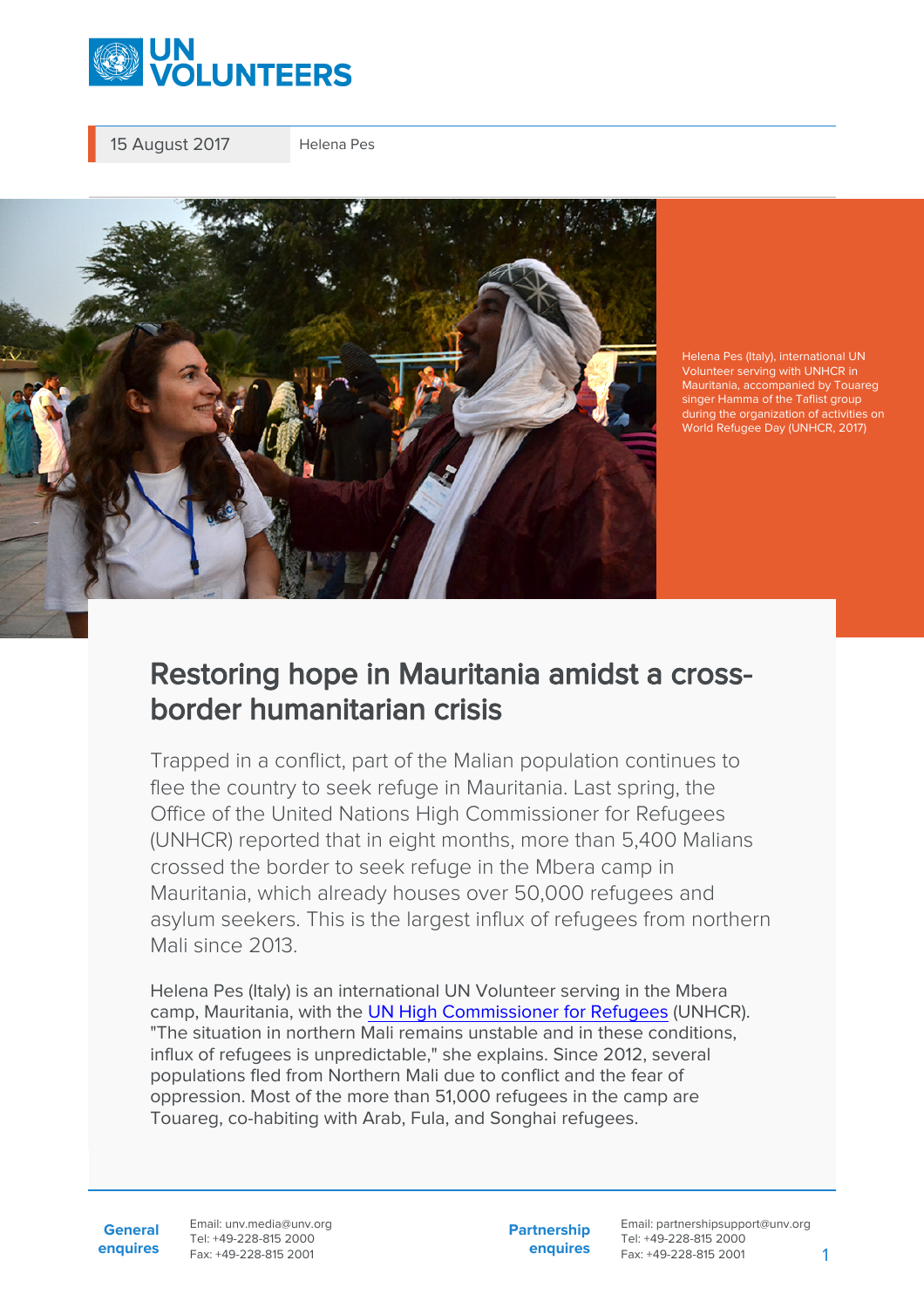

As a Public Information Officer for the UNHCR refugee camp, Helena is in charge of UNHCR publications and communications in Mauritania. Her role is of paramount importance for the camp and for raising awareness of UNHCR's work. Its main objective is to make known the existence of these refugees in Mauritania, collateral victims of the conflict who have found themselves in now trying living conditions. She produces reports, produces publications that raise awareness for the cause, and speaks in international media. After 5 years, the humanitarian situation remains worrisome. "The Malian situation is entering its sixth year. It is a protracted crisis, forgotten by the media and obscured by other humanitarian emergencies, although equally serious," she states. "Many individual stories of refugees have left their mark on me."

The conflict has had a considerable impact on the already very limited resources at the base of this semi-arid zone of the Hodh ech Cargui area, where the refugees are located. "The local people's pasturage also suffers from this situation," Helena comments. "Refugees who have lost their livestock due to conflict or drought are reduced to abject poverty and entire generations suffer from the lack of opportunities." Despite the efforts of humanitarian organizations in the camp, education, especially at the secondary level, remains a problem and most of the camp population is illiterate.

 $\blacksquare$  In getting involved, it was mainly the position that attracted me, the opportunity to explore new horizons and to be able to chronicle a new situation. By becoming a UN Volunteer for the UNHCR camp in Mbera, I was sure to find interesting stories, to be able to put my skills to use for a just cause, all for the benefit of a population in exile."

Despite the situation, thanks to her work, Helena has also produced reports that showcase a positive aspect of camp life, highlighting the culture that perseveres. "I had the opportunity, for example, to meet artists who are breathing new life by bringing culture to the camp. I made a [report](https://www.unhcr.org/news/stories/2015/11/56ec1ead19/songs-of-love-and-exile-in-the-sahara.html?ref=tracks), and since then, several initiatives with these artists have been put in place, one being the most important for UNHCR: World Refugee Day in [2016](https://institutfrancais-mauritanie.com/vivre-lexil-journee-mondiale-des-refugies-2016/) and [2017](https://www.youtube.com/watch?v=iiiUFxrWIEg), but also participation in a major music festival in Mauritania, the festival of

**General**

**enquires** Tel: +49-228-815 2000 Fax: +49-228-815 2001 Email: unv.media@unv.org<br>Tel: +49-228-815 2000

**Partnership enquires** Email: partnershipsupport@unv.org Tel: +49-228-815 2000 Fax: +49-228-815 2001 2